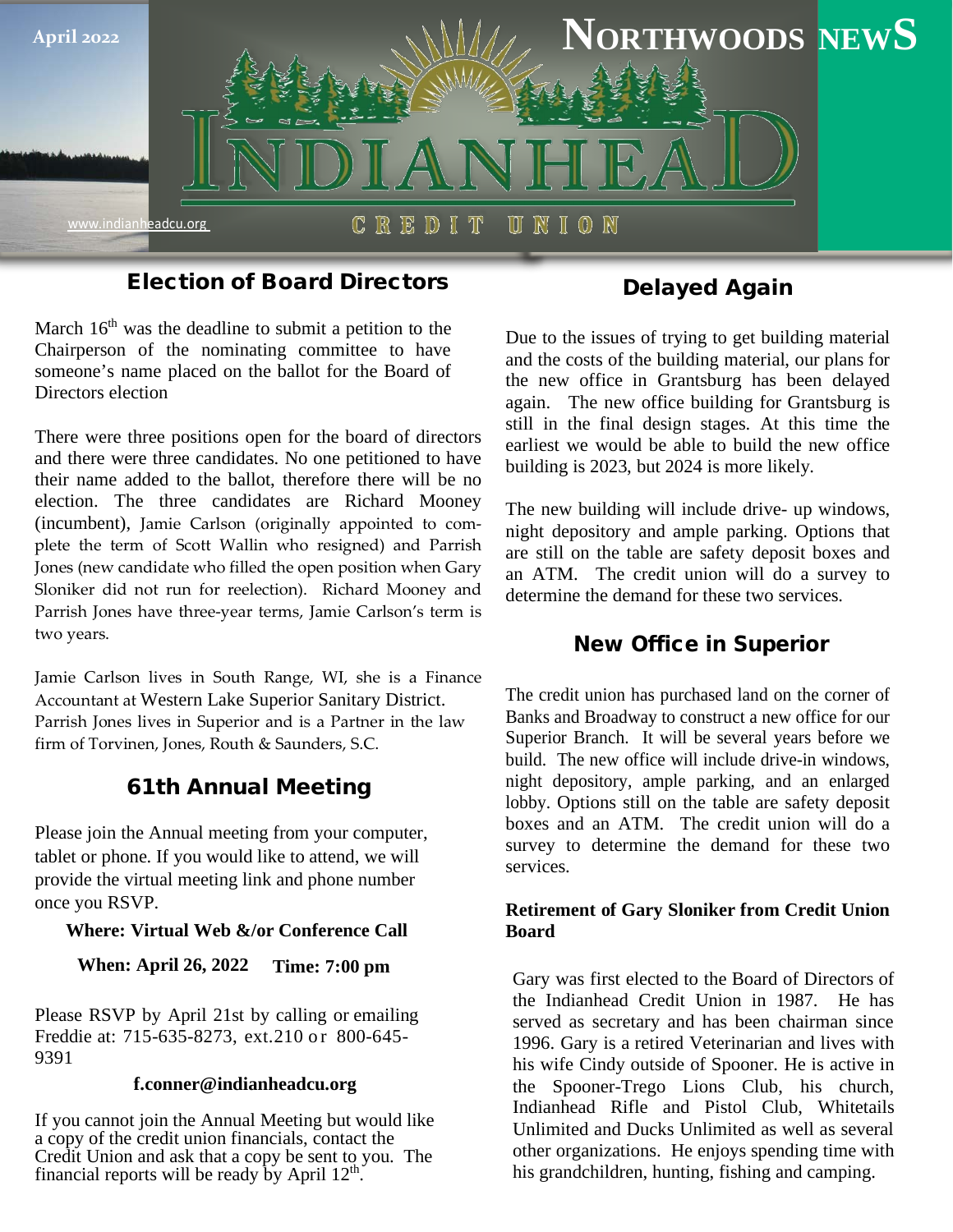## Member Contact Information

The Credit Union must verify members contact information (address, phone number and email) once a year. Members can verify their address and email through their online banking. In order to verify your information online, after you login, go to settings, then edit either address or email. It is important for the credit union to have correct information to contact our members. If we suspect fraud, or have a question on a transaction its vital we be able to get a hold of the member, to prevent any problems.

## **Suffix and Share Type Update**

The credit union is updating some of our saving account records. Suffix 1 will be our base share account; with a share type of Super Rate Share (SR). If there are multiple suffixes with type SR on an account, we will change all of them to share type SS (Super Rate Auxiliary) except suffix 1. We are eliminating share type TS (Trans Superrate) this was a base share type that was used for REG D requirements that has been eliminated. Type TS will be changed to either share type SR if the suffix is 1 or SS for any other share suffix. If suffix 1 is an auxiliary share (NC, RC, SH, FS, LC, ECT), we will change them to the share type SR. Below is an example of Account Number structure.

Account Number Suffix 12345 1

### **STATEMENT FEES**

A few months ago, we told members we were going to start charging statement fees for members receiving hard copies. We have modified our original plan, listed below is how the program will work.

- Statement fee will be waived for members under 18 years old in all circumstances
- Statement fee will be waived for members over 65 years old unless they are an internet banking user
- Statement fee will be waived for members with loans unless they are an internet banking user
- Statement fee will be waived for members with savings balance over \$5,000 unless they are an internet banking user

The statement fee will be \$2.00 per month.

Internet banking users already have their account

records on the computer. A member can print the information if they have a printer or they can save the information to a CD rom or flash drive for permanent records. A flash drive is inexpensive and can be used on any computer with a USB port. Please talk to Renee or Justine about the steps to save your account information using a flash drive or CD Rom. We are in the process of setting up the statement fee on the core processing system.

#### **Katherine Berndt, President Retiring in May**

Kathy Berndt started working at Indianhead Credit Union in December 1986. She took over for Elaine Johnson who was retiring. The credit union had 3 employees, Elaine, Lenora Rouse and Audrey Cipra and was located at 526 River St. The assets of the credit union were \$4,405,898 with \$2,227,282 in loans. The services offered were shares, Certificates of Deposit and personal loans for autos, boats etc. At the end of March 2022, the credit union has almost 91 million dollars in assets with \$35,702,125 in loans we own, and \$20,106,006 in loans that we have sold but still service. We thank our members for their continued support of the credit union.

Over the years the credit union expanded its charter from just Washburn County to Burnett, Polk, Douglas, Sawyer and Barron Counties. Seven credit union have merged into Indianhead Credit Union and we now have three offices, Spooner, Grantsburg and Superior serving 7,679 members.

We have expanded our loan services to include real estate loans, FHA home Improvement loans, line of credit loans, REAP Loans, indirect loans and secondary mortgage market real estate loans. We have added checking accounts, money market accounts, Health Savings Accounts, IRA Accounts, escrow accounts, and Funeral Trust Accounts since Kathy started at the credit union. The credit union currently has 17 full time employees and 4 parttime employees.

Kathy has always enjoyed working for the credit union but she is now looking forward to retirement. She plans on doing some gardening, learning photography, taking some cooking classes and traveling. She also plans on doing some volunteer work in housing. We will miss her and wish her the best in retirement!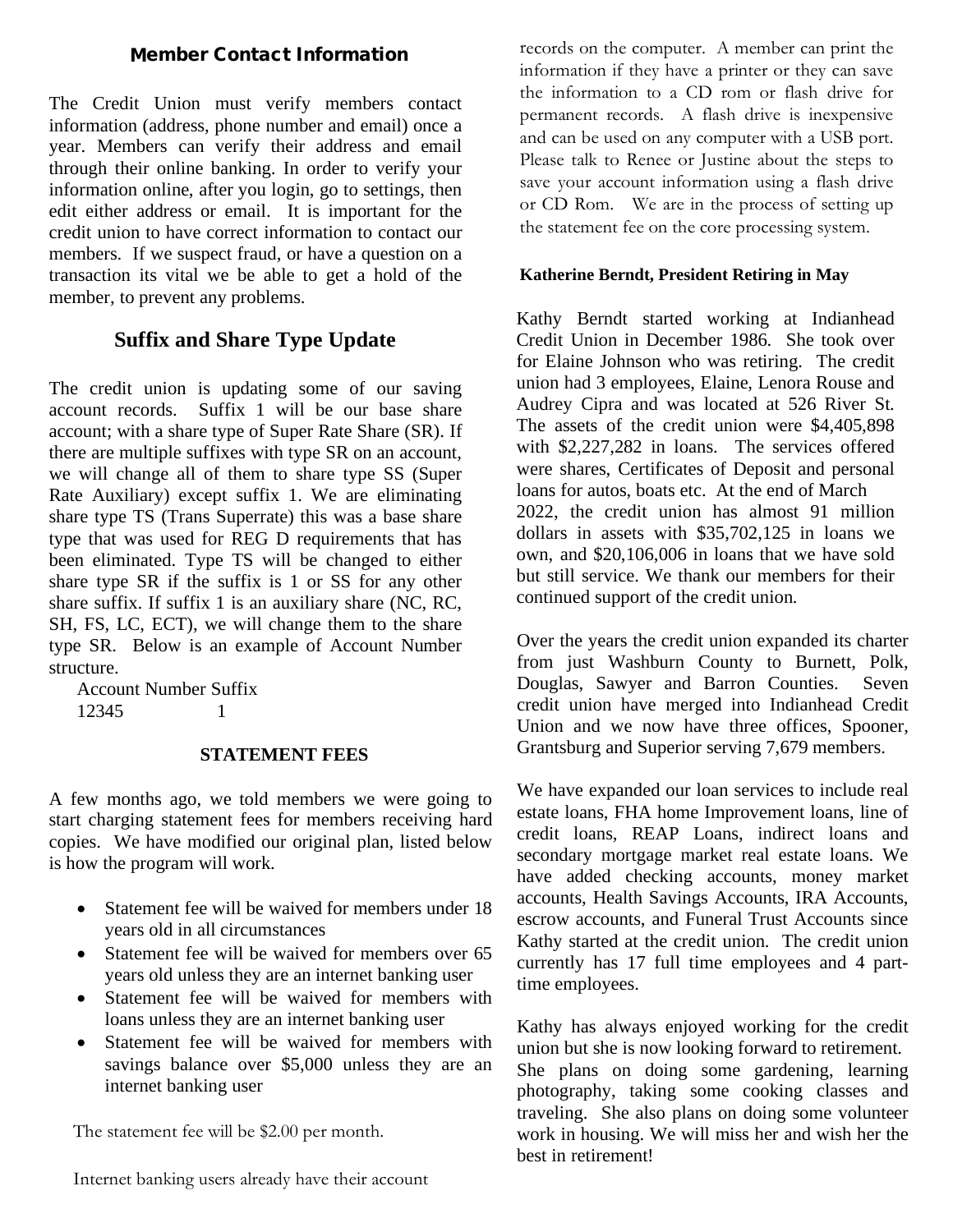

# **It's National Credit Union Youth Month… and INDIANHEAD CREDIT UNION wants to help your kids fulfill their big dreams.**

Dreaming big doesn't mean you need to start with big actions. The first small step is usually the hardest, but once it's taken, you can use momentum to propel you forward. This year's theme for National Credit Union Youth Month is "Save Small. Dream Big. at your credit union." It uses the image of a magical rainbow with a wish-fulfilling gold star at the end. We want to tell young members that their dreams are attainable, no matter how big they are.

**Indianhead Credit Union** has tools to help fulfill these dreams. With a L.I.F.E. youth savings account that earns compound interest, young members can deposit small amounts on a regular basis and watch their savings grow "like magic." The earlier they start a savings account, the more it will grow, and the easier it will be to achieve their dreams. Learning this good financial habit at a young age will set them up on the path of successful financial well-being.

If you have been wondering how to empower your kids to save for their future, National Credit Union Youth Month is a great opportunity to start! Join us this April as credit unions across the country encourage youth to start saving regularly. This celebration is a great time to engage kids at **Indianhead Credit Union** and within your community to help them learn that saving, no matter how small the amount, can help them achieve their dreams.

## **JOIN US FOR SOME FUN…**

**WHAT:** Indianhead Credit Union's L.I.F.E. youth savings account can encourage kids to practice good financial habits that will enable them to fulfill their dreams. For every new youth account opened in April, Indianhead Credit Union will deposit the first \$5 into that account. (a 6-month hold will be placed on the \$5 deposit) **COLORING ACTIVITY**: Each child (age 0 – 5) that submits a coloring page will be entered in a drawing. Coloring page available in our April Newsletter, on our website: [www.indianheadcu.org,](http://www.indianheadcu.org/) or in your nearest branch office. Completed pictures can be mailed to your local Credit Union office, dropped off, or snap a photo & email it to: [social@indianheadcu.org.](mailto:social@indianheadcu.org) One winner\* in each office will receive a Rainbow Bank containing \$25 in coin. **WHAT'S IN THE JAR:** A "guessing game" for ages 6-12 & 13 – 17; each office will display a jar filled with a mixture of coin. The youth will need to guess the dollar amount in the jar. Closest guess in each age group (6-12 & 13-17) wins a bank containing \$25 in coin. (2 winners\* in each office)

#### WHEN: April 8<sup>th</sup> – April 30th

**WHERE:** Indianhead Credit Union (all locations) – Grantsburg · Spooner · Superior

**WHO:** Persons 17 years old and younger

**OTHER INFO:** When \$5 or more is deposited into a youth account, the child will receive a prize (limit one per child). Also, kids can earn additional entries for the guessing game with each subsequent \$1 (or more) deposit *made in person* at your local Indianhead Credit Union office.

\*While we encourage youth to make a deposit, we cannot require this. Therefore, any child under the age of 18 (member or not) can register with parental permission by supplying their name, age and current date to Indianhead Credit Union. Employees of Indianhead Credit Union and their families are not eligible to win. Void where prohibited by law.